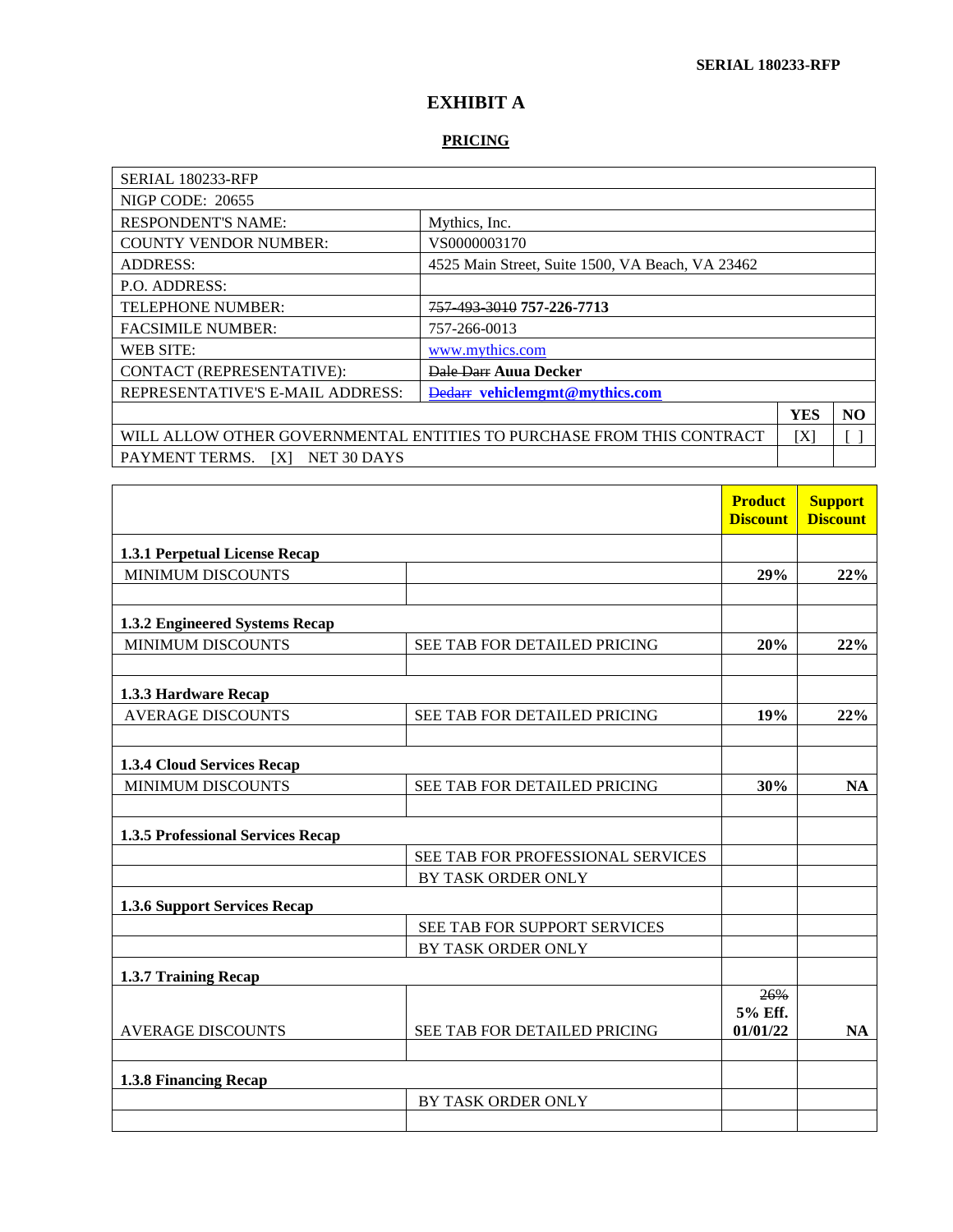| 1.3.1 | <b>Perpetual Licenses Catalog Products</b>                                                     | <b>Insert</b><br><b>Percentage</b><br><b>Below</b> | <b>Insert</b><br><b>Percentage</b><br><b>Below</b>                                                                   |
|-------|------------------------------------------------------------------------------------------------|----------------------------------------------------|----------------------------------------------------------------------------------------------------------------------|
|       | Global Price List - shown in dark grey                                                         | <b>Min. Discount</b><br><b>for Licenses</b><br>XX% | <b>First Year</b><br><b>Maintenance</b><br><b>Percentage</b><br><b>based on</b><br>discounted<br><b>license Cost</b> |
|       | <b>Technology Global Price List Products</b>                                                   | 29%                                                | 22%                                                                                                                  |
|       | <b>Oracle Fusion Applications Component Global Price List</b>                                  | 29%                                                | 22%                                                                                                                  |
|       | <b>Oracle E-Business Suite Applications Global Price List Component</b><br>Pricing             | 29%                                                | 22%                                                                                                                  |
|       | <b>Oracle Business Intelligence Applications Global Price List</b><br><b>Component Pricing</b> | 29%                                                | 22%                                                                                                                  |
|       | <b>Peoplesoft Component Global Price List</b>                                                  | 29%                                                | 22%                                                                                                                  |
|       | JD Edwards Component Global Price List                                                         | 29%                                                | 22%                                                                                                                  |
|       | <b>Oracle Construction &amp; Engineering Global Price List</b>                                 | 29%                                                | 22%                                                                                                                  |
|       | <b>Siebel CRM Component Global Price List</b>                                                  | 29%                                                | 22%                                                                                                                  |
|       | <b>Oracle Application Integration Architecture Global Price List</b>                           | 29%                                                | 22%                                                                                                                  |
|       | Oracle MySQL Subscriptions -* Eff. 5-1-20*                                                     | 28%                                                | n/a                                                                                                                  |
|       | Oracle Linux and VM Services Global Price List-*Eff. 9-20-19*                                  | 2%                                                 | n/a                                                                                                                  |
|       | Java SE Subscription Global Price List-*Eff. 9-20-19*<br>Eff. 01/01/22                         | 2%<br>0.5%                                         | n/a                                                                                                                  |

| <b>ORACLE PRODUCTS</b><br><b>TRANSACTION BANDS FOR</b><br><b>PRODUCT</b> | <b>DISCOUNT END USER WITH</b><br><b>BUDGET LESS THAN \$100</b><br><b>MILLION</b> (applies only to<br>applications and excludes Siebel<br><b>CRM, Professional Edition,</b><br><b>Primavera and SaaS offerings)</b> | <b>DISCOUNT END USER</b><br><b>WITH BUDGET MORE</b><br><b>THAN \$100 MILLION</b> |
|--------------------------------------------------------------------------|--------------------------------------------------------------------------------------------------------------------------------------------------------------------------------------------------------------------|----------------------------------------------------------------------------------|
| $0 - $25000$                                                             | 46%                                                                                                                                                                                                                | 29%                                                                              |
| \$25000-\$100,000                                                        | 46%                                                                                                                                                                                                                | 29%                                                                              |
| \$100,000-\$250,000                                                      | 46%                                                                                                                                                                                                                | 29%                                                                              |
| \$250,000-\$1,000,000                                                    | 47%                                                                                                                                                                                                                | 34%                                                                              |
| \$1,000,000- PLUS                                                        | 48%                                                                                                                                                                                                                | 34%                                                                              |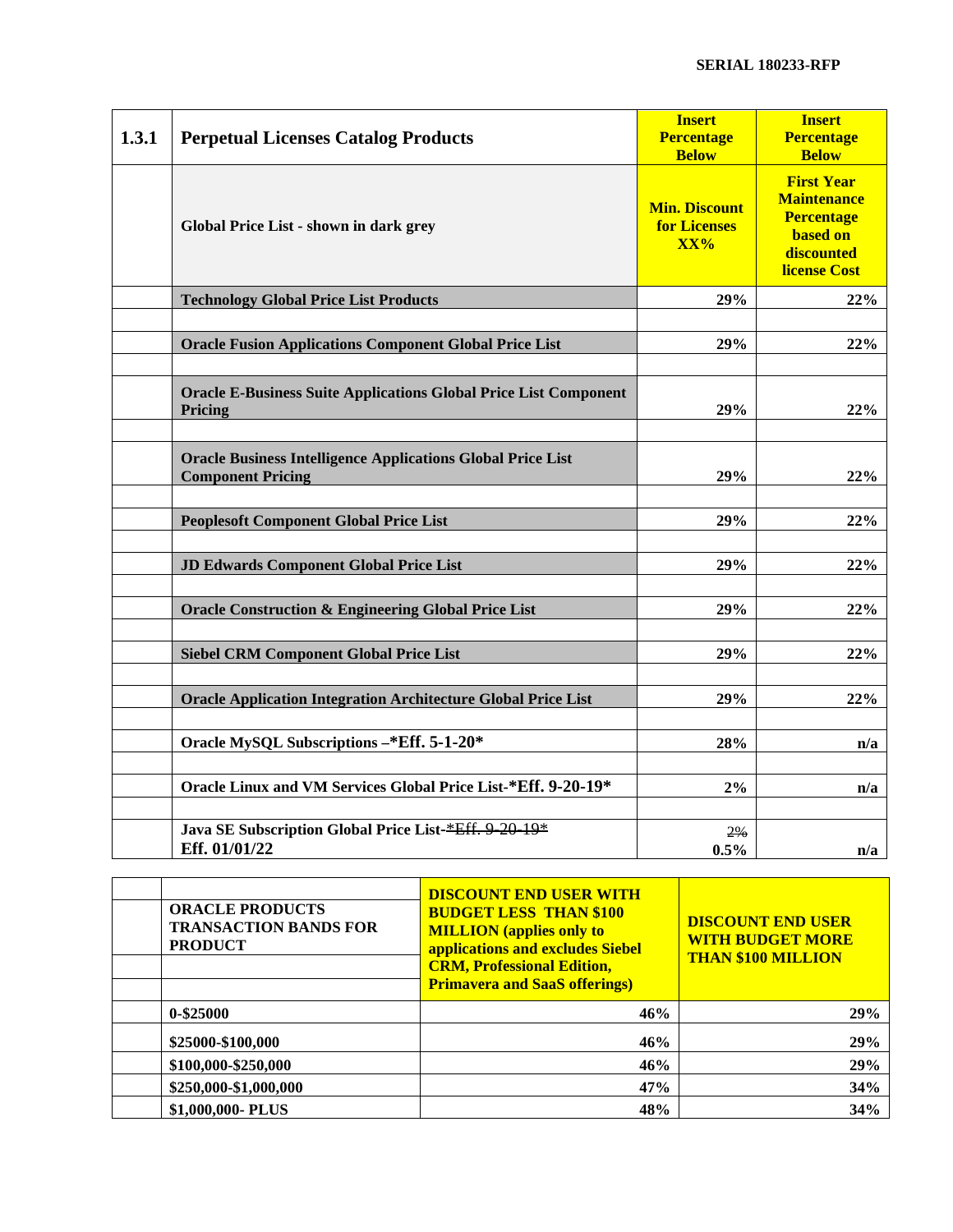| <b>1.3.2 Engineered Systems Catalog Products</b>             |                                                         |                                                                                                                                              |                                                                                                                                                                  |                                                                                                                                                               |                                                 |                                                                                           |
|--------------------------------------------------------------|---------------------------------------------------------|----------------------------------------------------------------------------------------------------------------------------------------------|------------------------------------------------------------------------------------------------------------------------------------------------------------------|---------------------------------------------------------------------------------------------------------------------------------------------------------------|-------------------------------------------------|-------------------------------------------------------------------------------------------|
|                                                              | <b>Insert Percentage</b><br><b>Below</b>                | <b>Insert Percentage</b><br><b>Below</b>                                                                                                     | <b>Insert Percentage</b><br><b>Below</b>                                                                                                                         | <b>Insert Percentage</b><br><b>Below</b>                                                                                                                      | <b>Insert Percentage</b><br><b>Below</b>        | <b>Insert Percentage</b><br><b>Below</b>                                                  |
| <b>Oracle Engineered Systems Global</b><br><b>Price List</b> | <b>Min. Discount</b><br><b>Eng Systems</b><br>Hardware% | <b>First Year Oracle</b><br><b>Premier Support</b><br><b>for Systems</b><br><b>Percentage based</b><br>on discounted<br><b>Hardware Cost</b> | <b>First Year Oracle</b><br><b>Premier Support</b><br><b>for Operating</b><br><b>Systems</b><br><b>Percentage based</b><br>on discounted<br><b>Hardware Cost</b> | <b>First Year Oracle</b><br><b>Customer Data</b><br><b>and Device</b><br><b>Retention</b><br><b>Percentage based</b><br>on discounted<br><b>Hardware Cost</b> | <b>Min. Discount for</b><br><b>Licenses XX%</b> | <b>First Year SULS</b><br><b>Percentage based</b><br>on discounted<br><b>license Cost</b> |
| <b>Hardware</b>                                              | 20%                                                     | $12\%$                                                                                                                                       | 8%                                                                                                                                                               | 3%                                                                                                                                                            |                                                 |                                                                                           |
| <b>Engineered Systems Software</b>                           |                                                         |                                                                                                                                              |                                                                                                                                                                  |                                                                                                                                                               | 29%                                             | 22%                                                                                       |

| 1.3.3 | Hardware, Servers, Storage and Networking Catalog Products       |                                                    |                                                                                                                                           |                                                                                                                                                                  |                                                                                                                                                               |                                                    |                                                                                           |
|-------|------------------------------------------------------------------|----------------------------------------------------|-------------------------------------------------------------------------------------------------------------------------------------------|------------------------------------------------------------------------------------------------------------------------------------------------------------------|---------------------------------------------------------------------------------------------------------------------------------------------------------------|----------------------------------------------------|-------------------------------------------------------------------------------------------|
|       |                                                                  | <b>Insert</b><br><b>Percentage</b><br><b>Below</b> | <b>Insert Percentage</b><br><b>Below</b>                                                                                                  | <b>Insert Percentage</b><br><b>Below</b>                                                                                                                         | <b>Insert Percentage</b><br><b>Below</b>                                                                                                                      | <b>Insert</b><br><b>Percentage</b><br><b>Below</b> | <b>Insert</b><br><b>Percentage</b><br><b>Below</b>                                        |
|       | Global Price List - shown in<br>dark grey                        | <b>Min. Discount</b><br>Hardware%                  | <b>First Year Oracle</b><br><b>Premier Support for</b><br><b>Systems Percentage</b><br><b>based on discounted</b><br><b>Hardware Cost</b> | <b>First Year Oracle</b><br><b>Premier Support</b><br><b>for Operating</b><br><b>Systems</b><br><b>Percentage based</b><br>on discounted<br><b>Hardware Cost</b> | <b>First Year Oracle</b><br><b>Customer Data</b><br><b>and Device</b><br><b>Retention</b><br><b>Percentage based</b><br>on discounted<br><b>Hardware Cost</b> | <b>Min. Discount</b><br><b>for Licenses</b><br>XX% | <b>First Year SULS</b><br><b>Percentage based</b><br>on discounted<br><b>license Cost</b> |
|       | <b>Systems Hardware and</b><br><b>Software Global Price List</b> |                                                    |                                                                                                                                           |                                                                                                                                                                  |                                                                                                                                                               |                                                    |                                                                                           |
|       | <b>Oracle Hardware Category L</b>                                | 22%                                                | 12%                                                                                                                                       | 8%                                                                                                                                                               | 3%                                                                                                                                                            | 29%                                                | 22%                                                                                       |
|       | <b>Oracle Hardware Category U</b>                                | 17%                                                | 12%                                                                                                                                       | 8%                                                                                                                                                               | 3%                                                                                                                                                            | 29%                                                | 22%                                                                                       |
|       | <b>Oracle Hardware Category V</b>                                | 25%                                                | 12%                                                                                                                                       | 8%                                                                                                                                                               | 3%                                                                                                                                                            | 29%                                                | 22%                                                                                       |
|       | <b>Oracle Hardware Category X</b>                                | 35%                                                | 12%                                                                                                                                       | 8%                                                                                                                                                               | 3%                                                                                                                                                            | 29%                                                | 22%                                                                                       |
|       | <b>Oracle Hardware Category Z</b>                                | 10%                                                | 12%                                                                                                                                       | 8%                                                                                                                                                               | 3%                                                                                                                                                            | 29%                                                | 22%                                                                                       |
|       | <b>Oracle Hardware Category Y</b>                                | 2%                                                 |                                                                                                                                           |                                                                                                                                                                  |                                                                                                                                                               |                                                    |                                                                                           |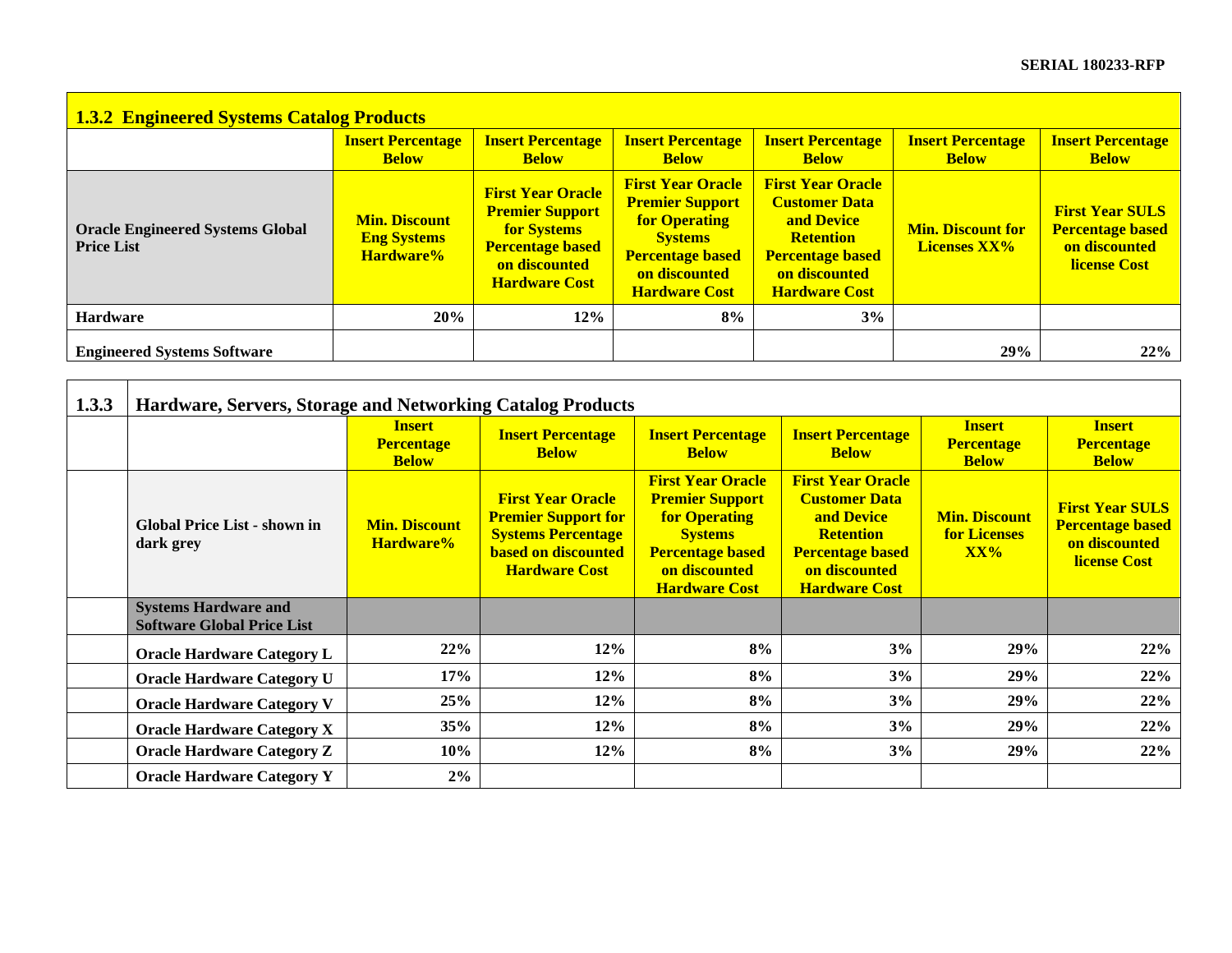| 1.3.4 | <b>Cloud Services Catalog Products</b>                                                                               |                                                |
|-------|----------------------------------------------------------------------------------------------------------------------|------------------------------------------------|
|       |                                                                                                                      | <b>Insert Percentage</b><br><b>Below</b>       |
|       | Global Price List - shown in dark grey                                                                               | <b>Min. Discount for</b><br><b>Service XX%</b> |
|       | <b>Oracle Cloud Software as a Service (SaaS)</b>                                                                     |                                                |
|       | <b>Oracle RightNow Global Price List</b>                                                                             | 30%                                            |
|       |                                                                                                                      |                                                |
|       | <b>Oracle Taleo Cloud Service Global Price List</b>                                                                  | 30%                                            |
|       |                                                                                                                      |                                                |
|       | <b>Oracle Fusion Cloud Service Global Price List</b>                                                                 | 30%                                            |
|       |                                                                                                                      |                                                |
|       | Oracle Cloud Platform as a Service and Infrastructure as a Service (PaaS and<br>IaaS)                                |                                                |
|       | <b>Oracle Cloud Platform as a Service and Infrastructure as a Service - Public</b><br><b>Cloud Global Price List</b> | $0\%$                                          |
|       |                                                                                                                      |                                                |
|       | Oracle Construction and Engineering Global Price List (CEGBU) (cloud eligible<br>offerings)                          | 2%                                             |

| 1.3.5 | <b>Consulting/Professional Services</b>                                                                                                                                                                                                                                                                                        |                                                       |              |                         |              |              |
|-------|--------------------------------------------------------------------------------------------------------------------------------------------------------------------------------------------------------------------------------------------------------------------------------------------------------------------------------|-------------------------------------------------------|--------------|-------------------------|--------------|--------------|
|       |                                                                                                                                                                                                                                                                                                                                | All Professional Services work shall be by Task Order |              |                         |              |              |
|       |                                                                                                                                                                                                                                                                                                                                |                                                       |              | Labor Rate(s)           |              |              |
|       | <b>Labor Category</b>                                                                                                                                                                                                                                                                                                          | Year 1                                                | Year 2       | Year 3                  | Year 4       | Year 5       |
|       | <b>Application Developer</b>                                                                                                                                                                                                                                                                                                   | \$<br>137.89                                          | \$<br>140.65 | \$<br>143.46            | \$<br>146.33 | \$<br>149.26 |
|       | <b>Associate Consultant</b>                                                                                                                                                                                                                                                                                                    | \$<br>99.81                                           | \$<br>101.81 | \$<br>103.84            | \$<br>105.92 | \$<br>108.04 |
|       | Consulting/Engineer                                                                                                                                                                                                                                                                                                            | \$<br>124.76                                          | \$<br>127.26 | $\mathcal{S}$<br>129.80 | 132.40<br>\$ | 135.04<br>\$ |
|       | Director/Engineer                                                                                                                                                                                                                                                                                                              | \$<br>190.43                                          | \$<br>194.24 | \$<br>198.12            | 202.09<br>\$ | \$<br>206.13 |
|       | <b>Installation Engineer</b>                                                                                                                                                                                                                                                                                                   | \$<br>124.76                                          | \$<br>127.26 | \$<br>129.80            | \$<br>132.40 | \$<br>135.04 |
|       | <b>Managing Principal Consultant</b>                                                                                                                                                                                                                                                                                           | \$<br>190.43                                          | \$<br>194.24 | \$<br>198.12            | \$<br>202.09 | \$<br>206.13 |
|       | <b>Practice Director</b>                                                                                                                                                                                                                                                                                                       | \$<br>216.69                                          | \$<br>221.02 | \$<br>225.44            | \$<br>229.95 | \$<br>234.55 |
|       | <b>Practice Manager</b>                                                                                                                                                                                                                                                                                                        | \$<br>204.29                                          | \$<br>208.38 | \$<br>212.54            | \$<br>216.79 | \$<br>221.13 |
|       | <b>Principal Consultant</b>                                                                                                                                                                                                                                                                                                    | \$<br>151.03                                          | \$<br>154.05 | \$<br>157.13            | \$<br>160.27 | \$<br>163.48 |
|       | Project Manager/Engineer                                                                                                                                                                                                                                                                                                       | \$<br>169.27                                          | \$<br>172.66 | \$<br>176.11            | \$<br>179.63 | \$<br>183.22 |
|       | Senior Consultant/Engineer                                                                                                                                                                                                                                                                                                     | \$<br>137.89                                          | \$<br>140.65 | \$<br>143.46            | 146.33<br>\$ | 149.26<br>\$ |
|       | Senior Project Manager                                                                                                                                                                                                                                                                                                         | \$<br>192.61                                          | \$<br>196.46 | \$<br>200.39            | \$<br>204.40 | \$<br>208.49 |
|       | Sr. Application Developer                                                                                                                                                                                                                                                                                                      | \$<br>151.03                                          | \$<br>154.05 | \$<br>157.13            | \$<br>160.27 | \$<br>163.48 |
|       | Sr. Practice Director                                                                                                                                                                                                                                                                                                          | \$<br>229.82                                          | \$<br>234.42 | \$<br>239.10            | \$<br>243.89 | \$<br>248.76 |
|       | Sr. Principal Consultant                                                                                                                                                                                                                                                                                                       | \$<br>210.13                                          | \$<br>214.33 | \$<br>218.62            | \$<br>222.99 | \$<br>227.45 |
|       | Sr. Systems Engineer                                                                                                                                                                                                                                                                                                           | \$<br>210.13                                          | \$<br>214.33 | \$<br>218.62            | \$<br>222.99 | \$<br>227.45 |
|       | <b>Staff Consultant</b>                                                                                                                                                                                                                                                                                                        | \$<br>124.76                                          | \$<br>127.26 | \$<br>129.80            | \$<br>132.40 | \$<br>135.04 |
|       | <b>Systems Engineer</b>                                                                                                                                                                                                                                                                                                        | \$<br>190.43                                          | \$<br>194.24 | $\mathcal{S}$<br>198.12 | \$<br>202.09 | \$<br>206.13 |
| 1.3.6 | <b>Technical Support Services and/or Maintenance Support Services</b>                                                                                                                                                                                                                                                          |                                                       |              |                         |              |              |
|       | Technical Support Services and/or Maintenance Support Services fees are calculated as a factor of fees paid on<br>net new licenses and/or hardware, renewal of services thereafter are priced based on a percentage increase over<br>prior years fees and provided in accordance with then current Technical Support Policies. |                                                       |              |                         |              |              |